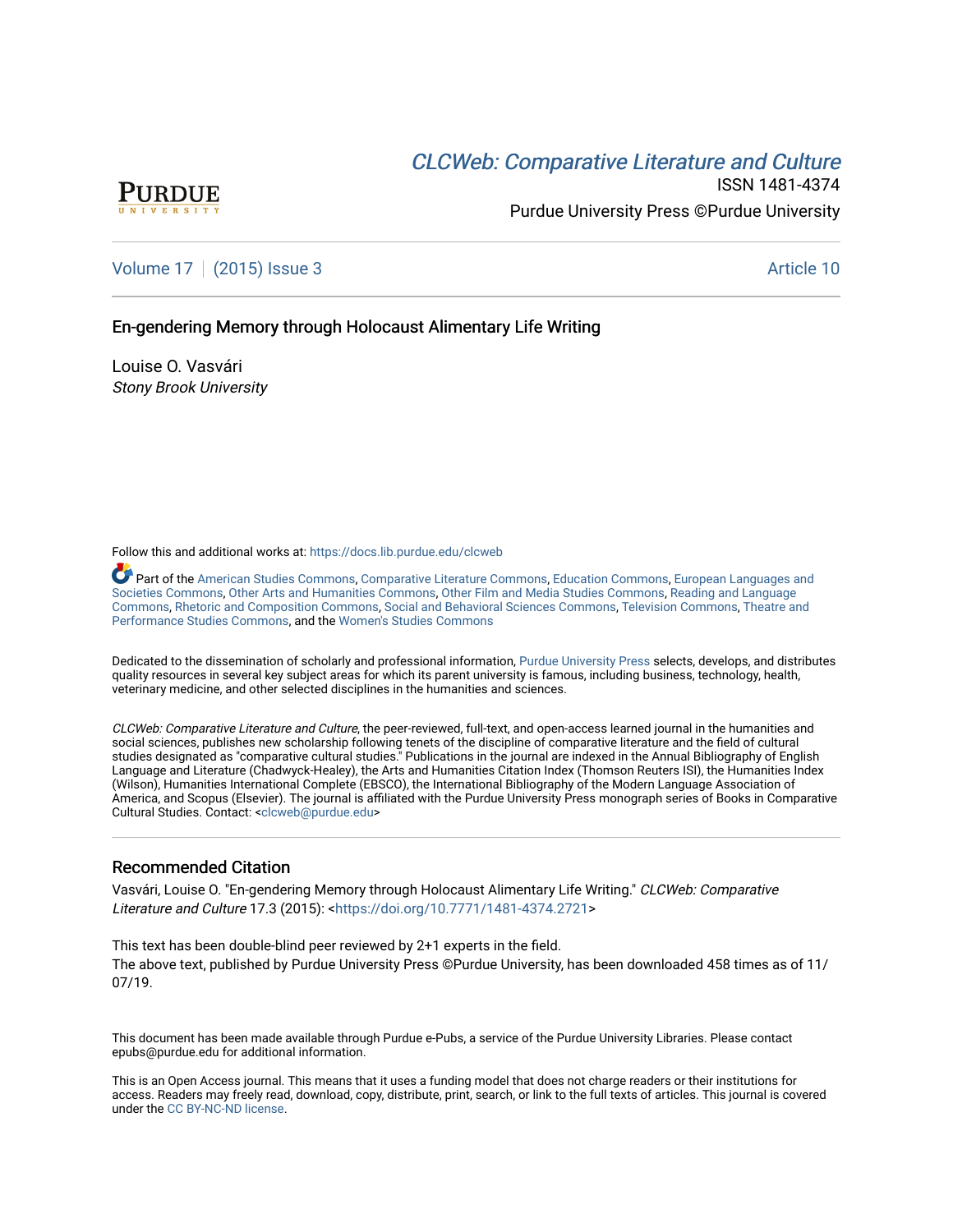**PURDUE** UNIVERSITY PRESS <[http://www.thepress.purdue.edu>](http://www.thepress.purdue.edu/)



ISSN 1481-4374 [<http://docs.lib.purdue.edu/clcweb>](http://docs.lib.purdue.edu/clcweb) Purdue University Press **©**Purdue University

*CLCWeb: Comparative Literature and Culture*, the peer-reviewed, full-text, and open-access learned journal in the humanities and social sciences, publishes new scholarship following tenets of the discipline of comparative literature and the field of cultural studies designated as "comparative cultural studies." In addition to the publication of articles, the journal publishes review articles of scholarly books and publishes research material in its *Library Series.* Publications in the journal are indexed in the Annual Bibliography of English Language and Literature (Chadwyck-Healey), the Arts and Humanities Citation Index (Thomson Reuters ISI), the Humanities Index (Wilson), Humanities International Complete (EBSCO), the International Bibliography of the Modern Language Association of America, and Scopus (Elsevier). The journal is affiliated with the Purdue University Press monog-raph series of Books in Comparative Cultural Studies. Contact: [<clcweb@purdue.edu>](mailto:clcweb@purdue.edu)

### **Volume 17 Issue 3 (September 2015) Article 10 Louise O. Vasvári, "En-gendering Memory through Holocaust Alimentary Life Writing"**

<http://docs.lib.purdue.edu/clcweb/vol17/iss3/10>

Contents of *CLCWeb: Comparative Literature and Culture* **17.3 (2015)** Thematic Issue *Life Writing and the Trauma of War***. Ed. Louise O. Vasvári and I-Chun Wang** [<http://docs.lib.purdue.edu/clcweb/vol17/iss3/>](http://docs.lib.purdue.edu/clcweb/vol17/iss3/)

**Abstract**: In her article "En-gendering Memory through Holocaust Alimentary Life Writing" Louise O. Vasvári aims to underline the cultural and gendered significance of the sharing of recipes as a survival tool by starving women in concentration camps during the Holocaust and the continuing role of food memories in the writing of Holocaust survivor women she considers a genealogy of intergenerational remembrance and transmission into the postmemory writing of their second generation daughters and occasionally their sons. Vasvári argues that the study of multigenerational Holocaust alimentary life writing becomes important today because as direct survivors of the Holocaust disappear there is a need of new forms of transmission to reshape Holocaust memories for the future.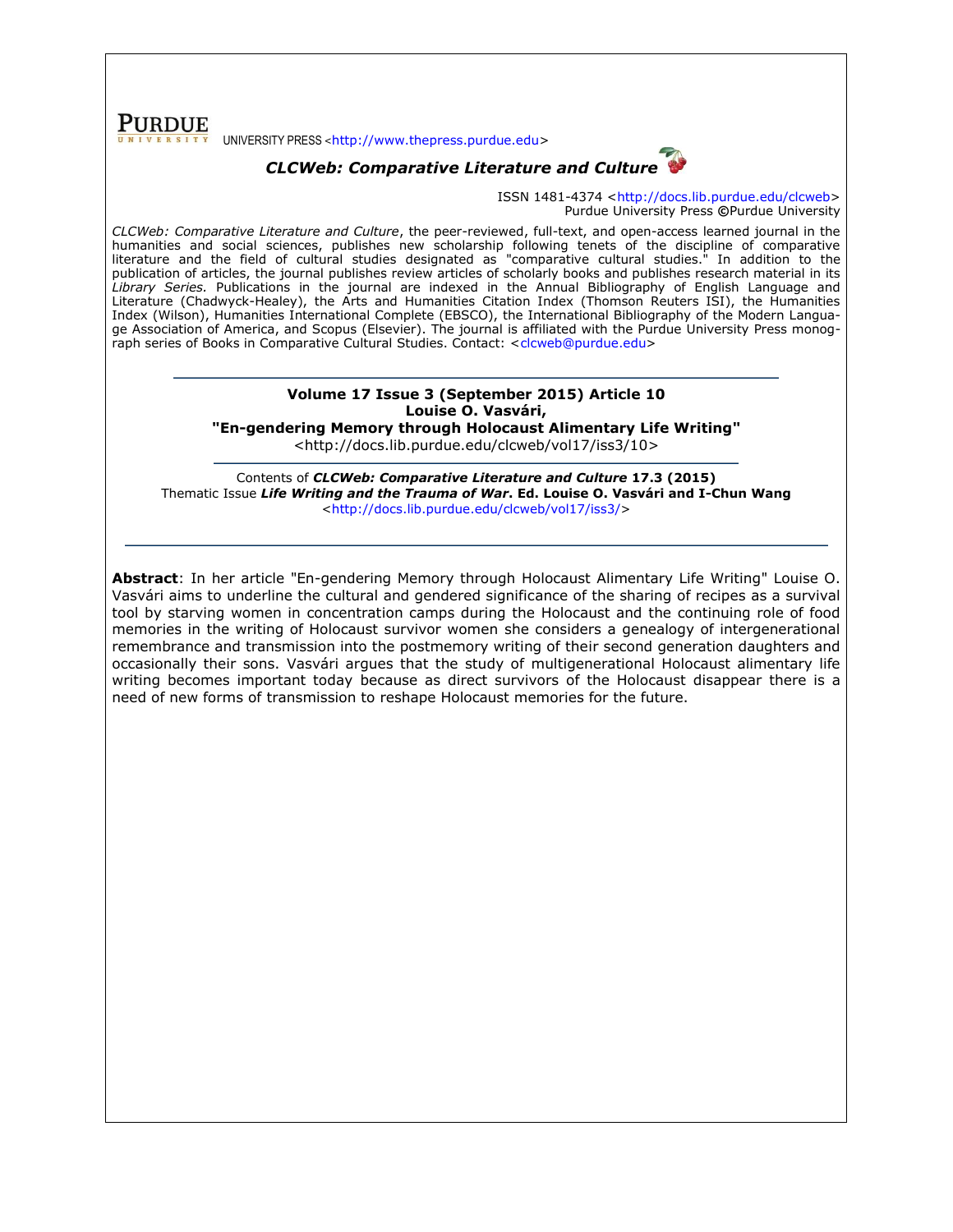| Vasvári, Louise O. "En-gendering Memory through Holocaust Alimentary Life Writing"                                              | page 2 of 8 |
|---------------------------------------------------------------------------------------------------------------------------------|-------------|
| CLCWeb: Comparative Literature and Culture 17.3 (2015): <http: 10="" clcweb="" docs.lib.purdue.edu="" iss3="" vol17=""></http:> |             |
| Thematic Issue Life Writing and the Trauma of War. Ed. Louise O. Vasvári and I-Chun Wang                                        |             |

### **Louise O. VASVÁRI**

#### **En-gendering Memory through Holocaust Alimentary Life Writing**

In the introduction to alimentary life writing in my companion article "Introduction and Bibliography to Alimentary Life Writing and to Recipe Writing as War Literature" I illustrate how food creates a powerful social language that speaks of cultural traditions and inherited identity handed down (see Vasvári, "Introduction" [<http://docs.lib.purdue.edu/clcweb/vol17/iss3/21>](http://docs.lib.purdue.edu/clcweb/vol17/iss3/21); see also Vasvári, "Hungarian" [<http://dx.doi.org/10.5195/ahea.2014.139>](http://dx.doi.org/10.5195/ahea.2014.139)). Here I present a study about foodways as intersecting with gender studies and Holocaust studies through examples of food talk and recipe writing by women concentration camp inmates. My objective is to show how women in concentration camps attempted to maintain their identity and connection to their ethnic and family history, and, after the war, their memoirs and recipes act for the transmission of survivors' Holocaust memory. I also examine the further use of recipes as postmemory aided by the next generation, a process that becomes important today because as direct survivors die, we need new forms of intergenerational transmission to reshape Holocaust memories for the future. Although it is now slowly beginning to become evident that thousands of recipe collections emerged out of wars, it is only a few women historians of the Holocaust who consider the significance of food writing in war as a survival strategy (see, e.g., Goldenberg; Saidel). In contrast, some male scholars criticize the consideration of the genre as "kitsch." For example, Tim Cole, who has written about starvation in the camps, objected repeatedly to Holocaust cookbooks as Holocaust exploitation and attacking specifically the publication of the first widely noted such publication, Cara Da Silva's 1996 edited volume *In Memory's Kitchen*. Similarly, Efraim Zuroff called this same cookbook "sick" and its recipes "imaginary" (Zuroff qtd. in Drews 56). In contrast, see the defense of the collection by Michael Berenbaum who wrote the "Introduction" to Da Silva's *In Memory's Kitchen*. I posit that recipes and recipe books are actual material remnants, which can serve as testimonial objects for nostalgic discourse carrying memory traces from the past while embodying the process of their transmission. In sharp contrast to Cole's and other historians' dismissal of Holocaust recipe collections, Marianne Hirsch and Leo Spitzer, who in their "Testimonial Objects: Memory, Gender and Transmission" cite as examples a book of recipes and also miniature artists' books from the Theresienstadt and Vapniarka concentration camps, call for an expanded approach to testimony utilizing Barthes's notion of *punctum* in his *Camera Lucida*, where such objects serve as points of personal and cultural memory between past and present and also to underline how gender figures in acts of memory and transmission.

A good example of the importance of recipes as life writing of the Holocaust is Daniela Blei's "Every Cookbook Tells a Story" about her deceased grandmother's notebook of recipes. Blei makes the point that "notebooks filled with recipes can be interesting more for the stories they tell than the flavors they promise" ([<http://www.pressreader.com/usa/forward-english-](http://www.pressreader.com/usa/forward-english-edition/20150313/281779922588306/TextView)

[edition/20150313/281779922588306/TextView>](http://www.pressreader.com/usa/forward-english-edition/20150313/281779922588306/TextView)). Blei recounts how her newlywed grandparents, Lola and Lajos with her great-grandmother Flora having survived the Holocaust, but with the rest of their family wiped out left Prague in 1948 at the communist takeover and ended up in Buenos Aires. Her grandmother's recipe notebook begins with Argentine *matambrito* (cold beef roulade) and conforms to Argentine custom calling for a side of Russian salad, but she would serve such native fare followed by East European nut tortes and fruit tarts, with her recipe for imperial cake calling for a dozen egg yolks and a cup of butter. But Lola's recipes as a culinary text contain another story about migration and about immigrants using food as a way to remember the past and reaffirm who she was: Jewish, European, and Argentinean and a good cook, although not an exceptional one. As Blei concludes, her grandmother's recipes are not so much of interest for themselves and most of them are bland and oldfashioned, but because these recipes are her grandmother's autobiography explaining who she was and where she went, from a village in the Carpathian Mountains to the Confitería Oriental.

In Holocaust concentration camps food deprivation was one of the main weapons used to control and subjugate prisoners and food and access to food marked one's standing in the camp hierarchy. In camp jargon the verb *fressen*, normally applied to how animals eat, was used instead of *essen*, expressing the reality of starved humans having been turned into greedy animals by starvation. To counteract this dehumanization, starving women in the camp sought to return in their imagination to their homes and families and constantly talked with each other about food: they exchanged recipes reconstructed from memory, creating whole menus and even table settings and imaginary tea parties as a way of dealing spiritually with starvation. Such food talk, called "cooking with the mouth," was a gendered form of nostalgia, which helped these women reclaim their dignity and create a sense of female community through which they shared memories, as well as dreams for a future. Recalling recipes from their dead mothers and hoping to pass on their cooking as a legacy to the next generation was also a form of a last will and testament, as well as another facet of the long-standing Jewish tradition that formalizes the remembrance of the dead through daily and holiday prayer. Rochelle G. Saidel in her study on the Ravensbrück women's concentration camp cites examples of women not only sharing recipes, but also creating drawings and embroideries, giving each other small gifts and poems and marking birthdays and holidays whenever possible (see some examples of cards and other artifacts made mostly by women prisoners at *Spiritual Resistance* 

[<http://www.chgs.umn.edu/museum/exhibitions/ravensbruck/spiritualResistance.html>](http://www.chgs.umn.edu/museum/exhibitions/ravensbruck/spiritualResistance.html); see also Huhák for additional examples of diaries, collections of poetry including obscene verses, and handmade greeting cards by Hungarian women prisoners, and especially the passport one inmate had managed to keep, eventually using it to write recipes). While songs and poetry were composed by both sexes and both men and women talked about food, men tended to talk about food in the abstract whereas women exchanged recipes and when they could lay their hands on scraps of paper and nee-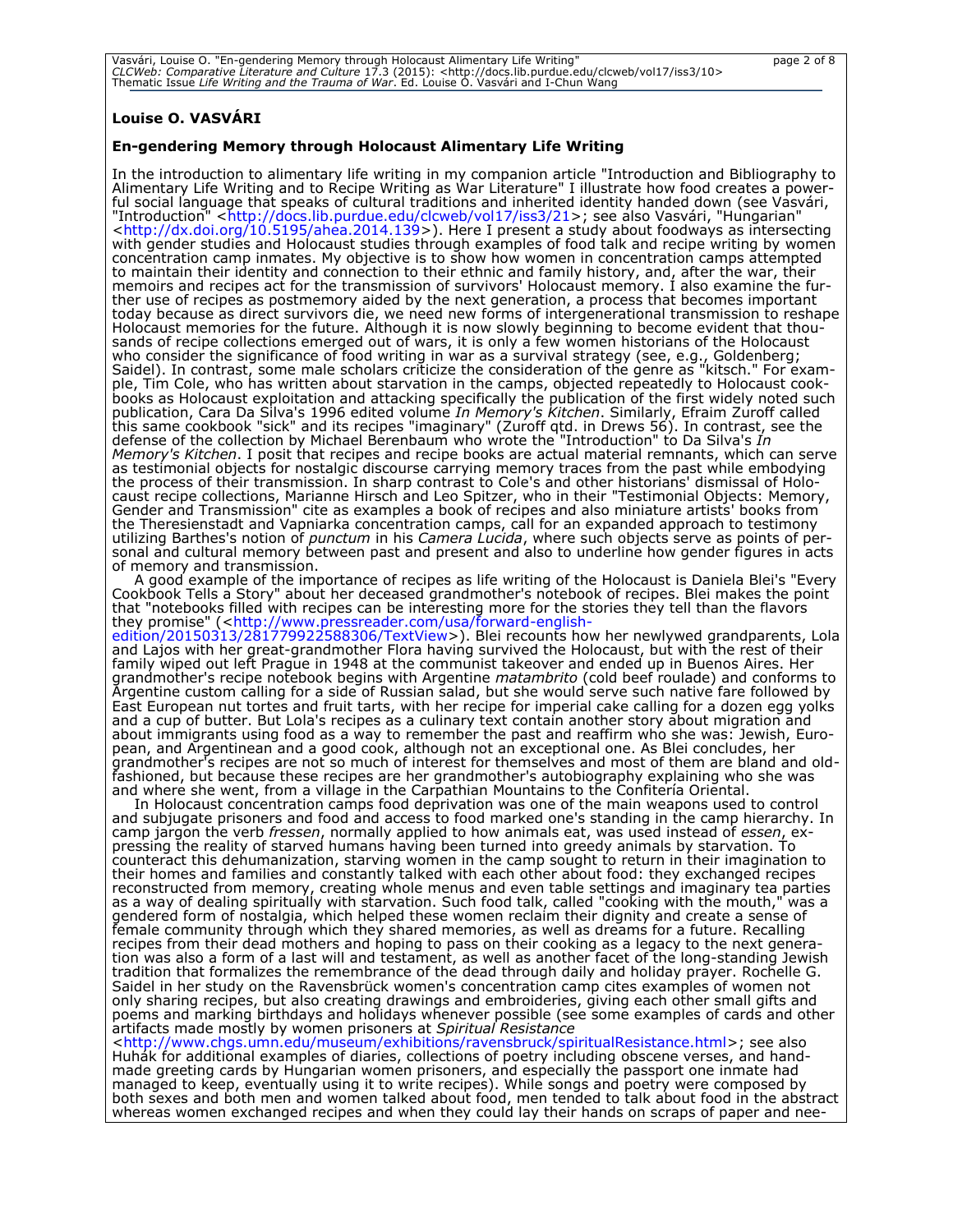dle and thread or get these items in exchange for bread, they created cookbooks. This gender difference is not surprising, not only because food preparation relates to women's (prewar) domestic identity, but also because as Ilana Rosen discovered in her interviews with survivors, women's accounts were more numerous and fuller than those of men and often read like anthropological descriptions in which women would provide vital sketches of pre-Holocaust life, referring to the small details of everyday life such as dishes and clothing items and would deal with relationships between mother and daughter, among sisters and friends, during and after war while men would have to be pushed harder for detailed information.

As early as 1947, in his memoir of the concentration camps, psychologist Viktor Emil Frankl mentions how desire for food was the major primitive instinct around which the mental life of prisoners was centered and that he termed *Magenomania* ("stomach mania") (43). Frankl said that such talk is dangerous if inmates lapsed into it for too long as it offered momentary psychological relief and risked loss of contact with reality, but in his strident rejecting food nostalgia Frankl shows ignorance of the depths of the impact of food talk on women's identity and community, examples of which abound in women's camp memoirs such as when Ruth Klüger (117), who was only fourteen in when in the camp, recalls that adult women engaged in food talk as part of their broader female discourse or "estates of memory," much as she herself recited poems: "At night a favorite game was to surpass each other with the recital of / generous amounts of butter, eggs, and sugar in fantasy baking contests. / I didn't even know many of the dishes they cooked and listened with a / growling stomach, just as I listened with a hungry imagination to their / tales of travel, parties, dates, and university studies – their 'estate of memory,' as the novelist Ilona Karmel has called them" (117). While Klüger as a young teenager did not engage in this activity, some other young women with no experience in cooking often did, "the funny thing was that many of us were at the age where we had never been to cooking school, but we had the wildest imagination about what we would cook (Susan Cernyak-Spatz qtd. in Goldenberg 169). Elisabeth M. Raab, who lost her parents and infant daughter in the camp, recounts in her 1997 memoir *And Peace Never Came* how two of her camp mates, Hanna and Eszter helped her to survive, not only sewed her clothes, but collected scraps of paper and that Eszter bound for her a recipe book with a cover made of oil-soaked rags she had found in the garbage. Fifty-three years later, in 1996, although Raab had lost touch with her friend in the post-war chaos of 1946, she still had the book and from which she reproduced the recipe for walnut torte with chestnut-cream (Raab 83). Olga Ábel, in her 1986 memoir *Egy újságírónő magányjegyzetei* (Personal Notes of a Journalist), mentions that not only did women vie with each other in their recipe creations and in boasting how they catered to their husband's culinary whims, but that they also planned menus for when they would be liberated and would cook sweets like *palacsinta* (crèpe) or *turós gombóc* (cheese dumpling) and even imagined postwar emigration to a foreign land where they would open a Hungarian restaurant. Giuliana Tedeschi was perhaps the only woman camp memoirist among hundreds I have read who, like Frankl, thought that food talk was pathological and screamed at the women to stop it because it made her so hungry. It may be no coincidence that in her memoir she wrote not a word about her pre-camp life as a wife and mother.

Some women who did not survive nevertheless left a testament of their life through their recipes, as did others who did survive but never wrote diaries or memoirs, but did collect recipes. A few of these testimonial objects have been fortuitously found and a few even published during the last two decades, but many more lie uncatalogued in Yad Vashem and other archives where there is no special cataloguing category for them and still others survive in private homes. In Yad Vashem can be found the manuscript of Trude Kassowitz's (1907-2002) recipes for nutcake and gefilte fish and who writes, "I'd pretend to visit someone as her guest and she'd pretend to serve me coffee and cake … and she would share a recipe and I'd write it down. We did it to overcome the sense of hunger"

[<http://www.yadvashem.org/yv/en/exhibitions/spots\\_of\\_light/trude\\_kassowitz.asp>](http://www.yadvashem.org/yv/en/exhibitions/spots_of_light/trude_kassowitz.asp)). Another example is that by Yehudit (Aufrichtig) Taube, who was born in Germany in 1914 and fled to Amsterdam in 1938 as nanny to Jewish family: she joined the Resistance, was betrayed by a Dutch woman and was deported to Westerbork and Ravensbrück. There she and friends wrote "fantasy recipes." In a handwritten note in Hungarian we can read that her best friend Edith Gombus gave her with a small piece of bread when she was ill and missed the daily distribution: "We had low quality white paper. We took out a large sheet and folded it into small pieces. I brought a thread and needle and sewed it" (Taube [<http://www.yadvashem.org/yv/en/education/artifacts/yeudit\\_taube.asp>](http://www.yadvashem.org/yv/en/education/artifacts/yeudit_taube.asp)). At this site is also reproduced in Hungarian and in English translation the note to Taube by Gombus. Edith provides a detailed menu for the imaginary five meals she and another friend, Klári had eaten that day concluding that they had gorged themselves and all they saved for her was the small piece of bread. Among the dishes she lists in her fantasy menu were *lángos* (fried dough) with fresh butter, *tejfeles krumplifőzelék*  (potato stew with sour cream), *vese velővel és sült krumplival* (kidney and brain with fried potatoes), and desserts.

The first written Holocaust cookbook manuscript of which there is a record to date is that of Andela Hrg, a political prisoner in the Stara Gardiska-Veljaca concentration camp in Jasenova (Croatia) run by the fascist Ustacha regime. Hrg who wrote in a small school notebook in small handwriting eight**y** recipes, all for desserts: corn flour cookies, fig balls, war cake (needing no eggs), corn cake, Bosnian cake, chestnut roll, poppy seed cake and coffee *buhte* (sweet buns). On the first page of the notebook carrying the simple title *Recepti* she writes that between January 3 and 26, 1942 there was no food in the camp and that afterwards only one meal a day consisting of thin gruel or beans. She writes that she has children for whom she wants to preserve her recipes and many years later she was able to pass on her camp recipe notebook. This and other artifacts survived in Jasenova until 1990s, when they vanished during the Yugoslav Civil War, but were later found and today their digital copy (WJ-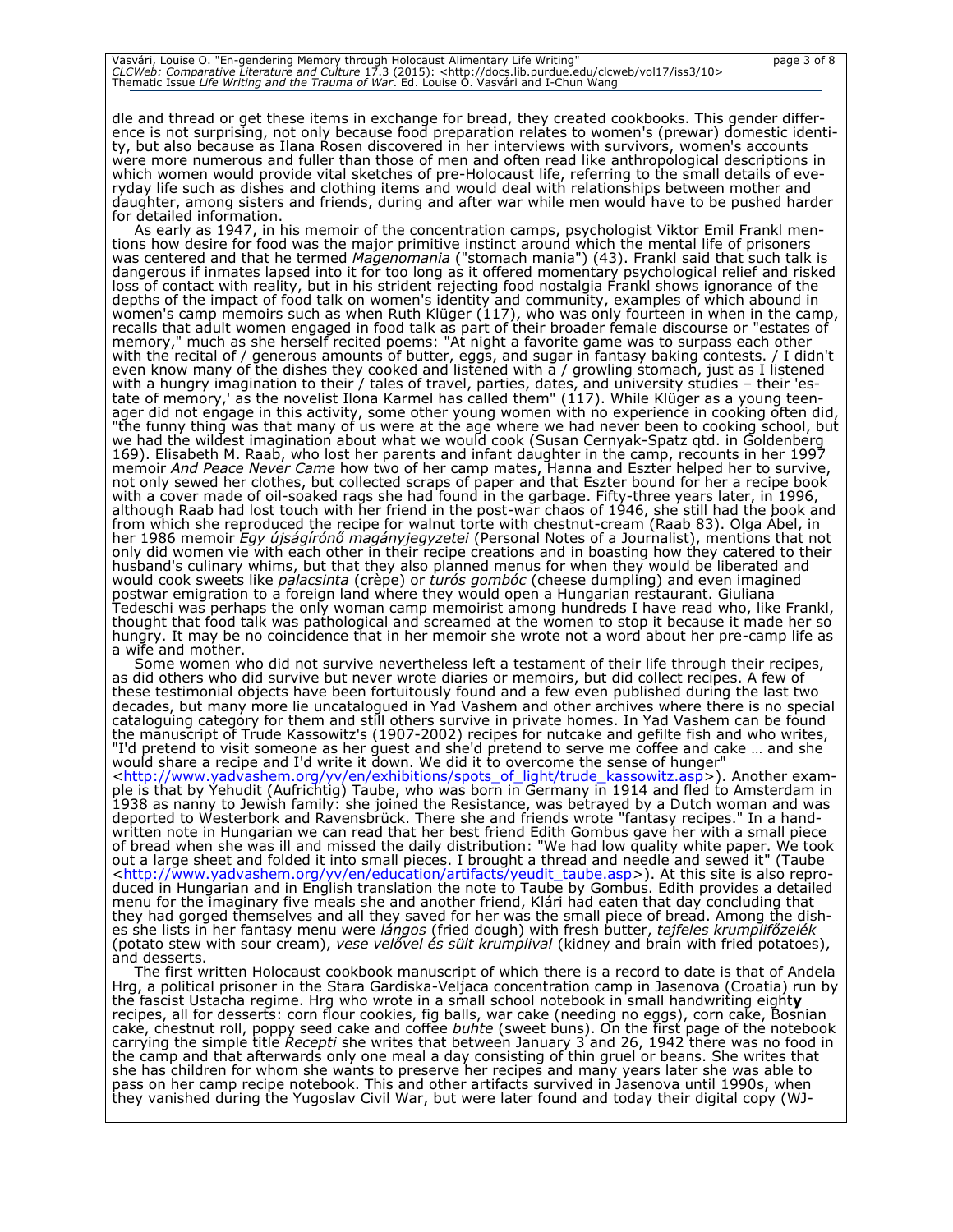| Vasvári, Louise O. "En-gendering Memory through Holocaust Alimentary Life Writing"                                              | page 4 of 8 |
|---------------------------------------------------------------------------------------------------------------------------------|-------------|
| CLCWeb: Comparative Literature and Culture 17.3 (2015): <http: 10="" clcweb="" docs.lib.purdue.edu="" iss3="" vol17=""></http:> |             |
| Thematic Issue Life Writing and the Trauma of War. Ed. Louise O. Vasvári and I-Chun Wang                                        |             |

0010-8) is available at the U.S. Holocaust Memorial Museum Site (see "Croatian" [<http://news.bbc.co.uk/2/hi/programmes/from\\_our\\_own\\_correspondent/1673249.stm>](http://news.bbc.co.uk/2/hi/programmes/from_our_own_correspondent/1673249.stm)).

Another prisoner who wrote a cookbook in camp was Rebecca (Becky) Teitelbaum, a Belgian who was in Ravensbrück for seventeen months and who also did small drawings of prisoners in the camp and made a few sets of playing cards. In 1943 she wrote a tiny one hundred and ten-page recipe book for which she sold food to get the paper, pencil, needle and thread needed to sew it together. She lost the booklet in the forced evacuation, but someone found it and returned it to her in Belgium two years later. The manuscript is now housed in the Vancouver Holocaust Centre and was presented in the Centre's 2002 travelling exhibit entitled "Ravensbrück: Forgotten Women of the Holocaust" (see Saidel 57).

The first printed Holocaust cookbook was Edith Peer's 1986 *Ravensbrück 1945: Fantasy Cooking behind Barbed Wire*, which had only five hundred printed copies and received some criticism because not all the recipes were kosher (and which was never sold). The first successful published recipe collection was Da Silva's 1996 *In Memory's Kitchen*, the object of several historians' scorn I mention previously. It was a German-language *Kochbuch* put together in Theresienstadt in 1942 by Minna Pächter, a Czech Jew who at age sixty-seven in 1939 refused to follow her daughter, son-in-law, and grandson to Palestine. She was from an Austro-Hungarian upper class Jewish family in Prague, an art historian who gave lectures in Theresienstadt. Pächter died of starvation on Yom Kippur Day in 1944, but was able to confide her book to a friend, along with a package containing some letters and poems and a picture taken in 1939 of herself with her grandson. The book did reach her daughter in 1969, a quarter century later. The manuscript is hand sewn on brittle paper and written in often broken German in faltering handwriting that changes from page to page with faded words by now almost indecipherable. Pächter's daughter Anne waited weeks before she opened the package and could not examine it for many years, considering it holy and it took her even more years to talk about it. Only in **the**  1990s did she show the book to food writer Dalia Carmel, who urged its English-language publication. Although the volume was initially turned down by thirty-five different publishers, it eventually it turned out to be a publishing success. Pächter's grandson, David Stern, translated her poems and letters, but the translator of the recipes from German to English was Bianca Steiner Brown, a former Theresienstadt inmate and later an associate editor of the magazine *Gourmet*. In recalling her own time in the camp Steiner Brown comments that "we were thinking of bread all the time because our rations were so small. I remember once overhearing two women arguing about who baked the better cakes - the Viennese or the Czechs. I thought then, 'Don't you have anything else to think about when we are starving for more bread'" (Steiner Brown qtd. in Nathan 12). The Pächter recipes as such are impossible with steps and ingredients missing although at other times Pächter's recipes reflect war rationing and often the recipes are not kosher and sometimes not even Jewish. The eighty-two recipes include goose breast, chicken galantine, chocolate torte, plum dumplings, *gulyásleves* (goulash soup), *doboschtorte,* linzertorte, *mazelokich* (layered matzoh and fruit dessert typically served by Czech Jews during Passover), and *Gesundheitskuchen* (good health cake) brought to mothers of newborns.

A good example of the many recipes remaining in forgotten family archives or discarded by heirs after the Holocaust survivor's death is the Hungarian *Szakácskönyv a túlélésért. Lichtenwörth 1944-45* (Cookbook for Survival: Lichtenwörth 1944-45) published in 2013 and edited by Szilvia Czingel, a folklorist and musicologist who participated in collecting oral history from survivors for Centropa, an organization that investigates Central and Eastern European Jewish life from the turn of the previous century to today. When in 2007 Czingel was interviewing one contributor, Holocaust survivor Hedvig Weiss (1914-2012), Weiss wanted to show her a recipe for *flodni* (an apple, walnut, and poppy seed layered pastry) as an example of the kind of recipes she used to prepare with her mother and when she opened a cookbook on her shelf the sheets of her wartime miniature cookbook fell out. The oral history part of the volume, where Weiss recounts her life in Budapest near the *Nagycsarnok* (Great Market Hall) provides an eloquent picture of lower-middle class life in Budapest between the two world wars. In the later part of her story dealing with her wartime experience Weiss recounts that she lived with her husband for only a few weeks as he subsequently disappeared in *munkaszolgálat* (Jewish slave labor brigade). When she had to report on 9 November 1944 to a *téglagyár* (brick factory) in Buda, the collection point for deportation, deportees were sent home to come back the next day because there was no transport available, but the concierge of her building went to the police to denounce her as having escaped. She and four other starving Jewish women arrived in December 1944 in Lichtenwörth, near Wiener Neustadt, to a camp that housed 2,500 women. Weiss explained how they would recount family stories and share recipes and that she was the scribe for the cookbook because she had a pencil and paper and could write in very small letters. While Lichtenwörth was not a death camp *per se*, starvation was constant and they were often deprived of food for two and three days at a time, and, like in other camps, when they did get something to eat it was constantly soup of potato skins or *marharépa* (turnip used for animal fodder). While dictating recipes the women would also tell family stories, and Hedvig became the scribe for the cookbook because she had a pencil and paper and because, as she recounts in the oral history, she wrote in very small letters. Czingel published 149 recorded recipes, but contrary to what Weiss thought there was a particular consideration to what recipes were dictated by the starving women, even if they were not aware of it at the time. Among the recipes in the collection all kinds of foods are recorded, but especially rich ones and desserts. The recipes represent Central East European gastro-culture, for example with lots of sour cream and it is noticeable that there is no soup or *főzelék* (vegetable stew): there is also nothing kosher about the recipes, although there are some Jewish dishes such as *tüdős hurka* (lung sausage). Although the book was well received it was not contextualized as Holocaust alimentary life writing because neither editor Czingel nor historian Gábor Gyányi, who wrote the introduction, evinced any acquaintance with the existence of other Holocaust cookbooks.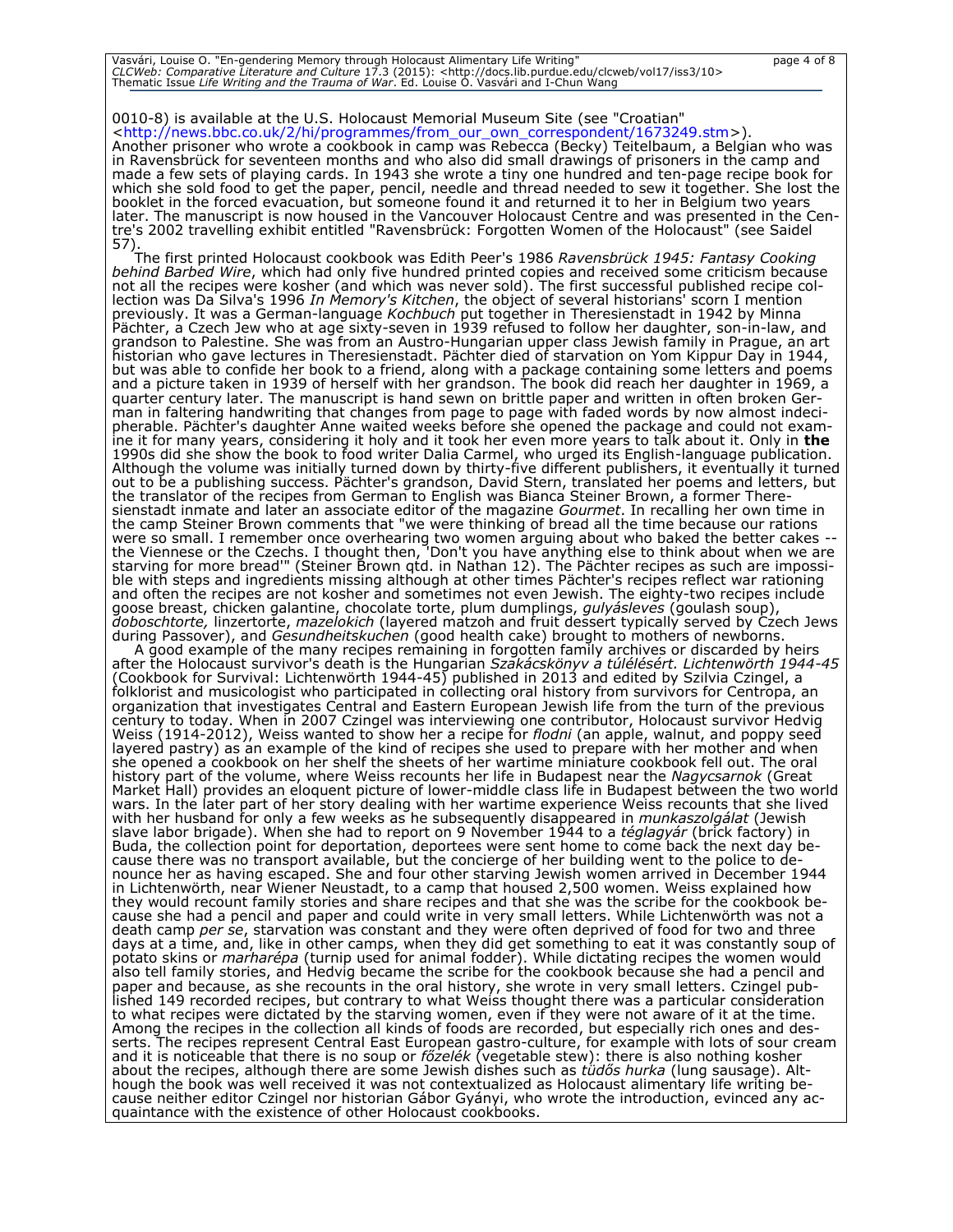Vasvári, Louise O. "En-gendering Memory through Holocaust Alimentary Life Writing"<br>*CLCWeb: Comparative Literature and Culture 17.3* (2015): <http://docs.lib.purdue.edu/clcweb/vol17/iss3/10><br>Thematic Issue *Life Writing an* 

Partly in reaction to the publication of Da Silva's *In Memory's Kitchen*, there has emerged from the late 2000s a crop of memorial type recipe books, linking the Holocaust with culinary Jewish memories, sometimes shifting intentionally the emphasis from recipes of victims to stories of survival. One such collection is Merle Kastner's three-volume *Bukovina Food and Food Stories* that among many other recipes includes a two hundred recipe notebook in Russian of Lana Pressner Stern deported to Mohyliv-Podilsky, a transit camp for Jews expelled from Bessarabia and Bukovina to Transnistria, which her niece found in Paris during the sale of her parents' house. Another, the 2007 *Holocaust Survivor Cookbook: Collected from around the World*, was compiled and self-published by Joanne Caras, daughter a Holocaust survivor*.* Caras published the recipes as she received them, often incomplete and outdated, accompanied with one hundred stories by survivors and pictures of their happy families before the war. June Feiss Hersch's 2011 *Recipes Remembered: A Celebration of Survival* has on its cover a striking, but eerie photograph of a cookie cutter in the shape of a Star of David cutting into cookie dough. Hersch states that her aim is to give voice to food memories of survivors and to stories of luck that often led to their survival. Unlike Caras, she provides readers with tested and revised recipes along with a collection of eighty survivor stories with many photographs of survivors with their families and of family recipes, all organized along geographic regions.

While the above mentioned memorial collections are compiled by women born after the war, the one author who most closely brings together Holocaust life writing with alimentary life writing is Ruth Glasberg Gold, who at age eleven lost her parents and brother in Bershad, a concentration camp in Transnistria. She says she was too young then to know how to cook anything except eggs, but she became determined to preserve the lost world of her childhood by learning to recreate the tastes of her mother's and aunt's kitchen. Out of this experience she first wrote a memoir in 1996, followed in 2010 by a cookbook. A child survivor like Gold, but one who was lucky enough to have a living grandmother, is Vienna born Doris Schechter, who in her 2007 *At Oma's Table: More than 100 Recipes and Remembrances from a Jewish Family Kitchen* recounts how she and her parents fled from Austria to Italy where they were in hiding. In 1944 they were among 982 war refugees who were allowed into the U.S. through the intervention of Eleanor Roosevelt and where after the war her Polish grandmother, who had lost her husband and a son and daughter in the camps, joined them and cooked for the family. Schechter combines family remembrances with over a hundred recipes, combining Viennese, Italian, and US-American flavors, but all rigorously kosher. A particularly engaging publication is Alexa Karolinski's, 2012 *Oma & Bella. Das Kochbuch* about the recipes of her grandmother Regina Karolinski (the *Oma* of the title), then eighty four and her best friend, Bella Katz, eighty-eight, that was made into a documentary film in 2013. The women were Yiddish-speaking Holocaust survivors from East Europe who ended up in Germany after the war and stayed there. They had known each other for sixty years and now shared an apartment, cooked together, and recalled their childhood and heritage, as well as their wartime experiences. As Katz says in the film, she could not salvage even a photograph of her parents who had been killed and so her only recollections were the tastes and smells of her childhood food. The women cook dishes like borscht, knishes, blintzes, and chicken soup together, with Regina Karolinski (*Oma*) saying early in the film that other people may have become modern and eat everything, but that she eats only Jewish food.

Holocaust recipes continue to provide a foundation for life writing into the second generation of Holocaust survivor families. The first notable example is the case of Charlotte (Sári) Slovak Biro who when she married in Budapest in 1925 received a notebook of recipes her mother started, kept adding recipes to it, and became a well-known cook in her social circle of bourgeois Jewish families in Budapest. She took the notebook, which also served her as a diary to the ghetto and after the war to prison where she was held for trying to cross the border illegally (in the ghetto she was asked to cook for the staff and the prisoners). In 1957 she was able to leave Hungary leaving her husband behind and left for the U.S. to join their daughters who fled in 1948. There she first took care of a child, then started baking and catering, and, translating all her recipes into US-American measurements, eventually published in 1973 *Flavors of Hungary: Recipes and* Memoirs. The book became a bestseller and was reprinted several times. Although the book's subtitle claims for itself the term memoir, within the book she avoids divulging that she is Jewish as was not uncommon among upwardly mobile assimilationist Hungarian Jews. In fact, she concocts for herself a fantasy autobiography of having been a rich gentile daughter and about the war she says not a word about the persecution of the Jews and claims only that her family spent most of their time in a bomb shelter; however, she includes some detail about her imprisonment and life in communism. It is only Biro's daughter, Agnes Biro Rothblatt, who in her 2010 memoir tells the real story of her mother having taken her cookbook along to the ghetto covering it with a clean newspaper and hoping that it would be useful after the war was over and that her two daughters might read it when the world normalized again.

An example of genealogy and remembrance through alimentary life writing is Elizabeth Ehrlich's 1998 *Miriam's Kitchen: A Memoir* in which she recounts how she, a non-religious US-American Jew with no Holocaust family history, started helping in the kitchen of her mother-in-law, Miriam, who prepared kosher meals while relating painful stories of her life of having survived a concentration camp in Poland. The stories triggered a religious awakening in Ehrlich leading her to choose an Orthodox life. The book is the daughter-in-law's, as well as the mother-in-law's memoir, both through food including twenty-four kosher recipes such as honey cake, noodle pudding, and other traditional dishes. Unlike Ehrlich, Vivian Chocas was struggling to retrieve her Hungarian identity that her parents, 1956 Hungarian refugees, did not want to talk about and they would not even talk in Hungarian to her. It took Chocas many years to find out that what her family was hiding was her mother and grandmother's Jewish identity. In her 2006 *Bazar Magyar*. *Les Saveurs du passé sur le bout de la langue*  Chocas recounts how the only connections she has with her Hungarian origin are her regular trips with her father to the Hungarian grocery in Paris where she would hear a bit of Hungarian, and the cooking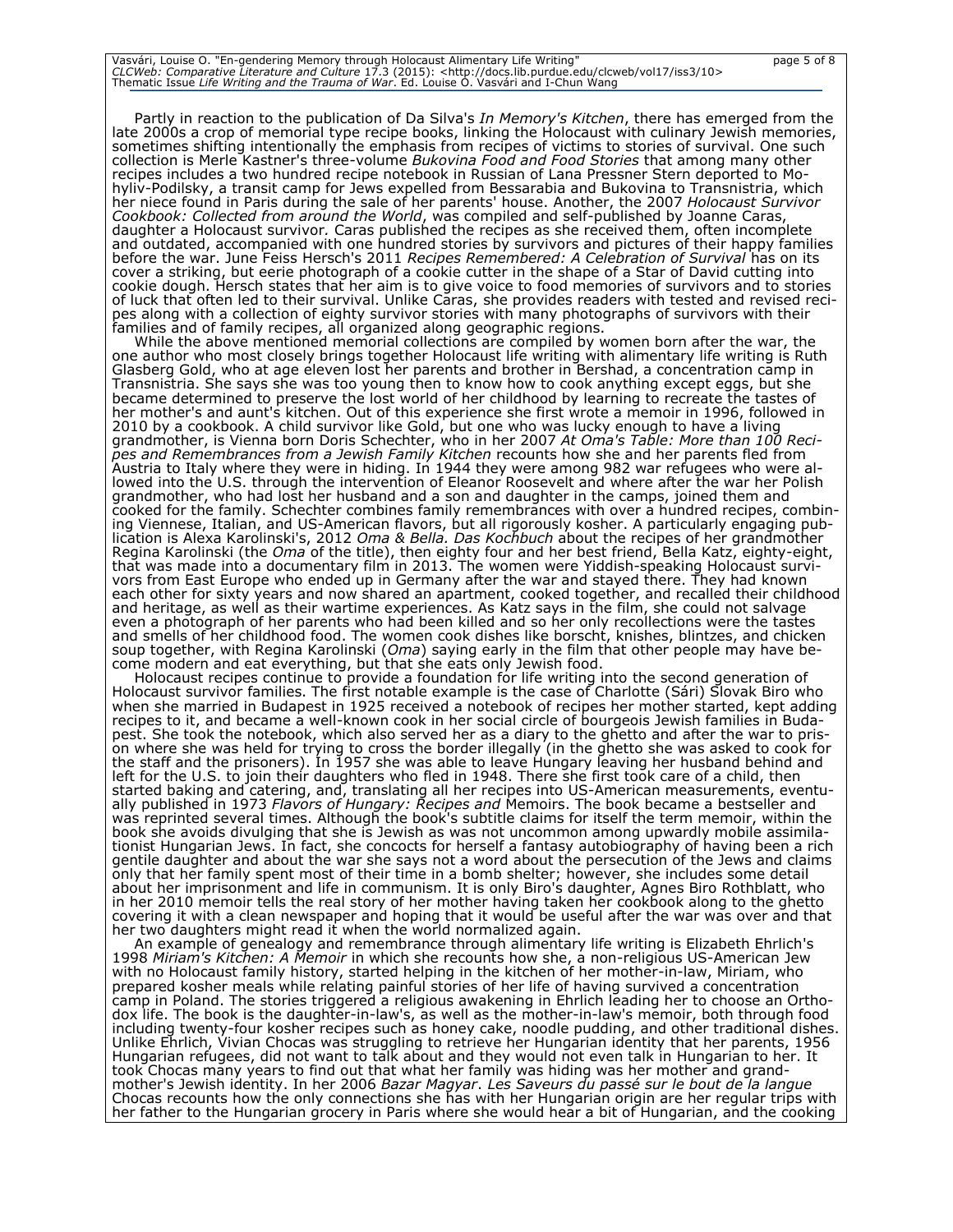| Vasvári, Louise O. "En-gendering Memory through Holocaust Alimentary Life Writing"                                              | page 6 of 8 |
|---------------------------------------------------------------------------------------------------------------------------------|-------------|
| CLCWeb: Comparative Literature and Culture 17.3 (2015): <http: 10="" clcweb="" docs.lib.purdue.edu="" iss3="" vol17=""></http:> |             |
| Thematic Issue Life Writing and the Trauma of War. Ed. Louise O. Vasvári and I-Chun Wang                                        |             |

of her mother, Zsuzsa, which she cherished as a substitute for language where, for her, the vowels were made of paprika and the consonants of *galuska* (dumplings)*.* The chapters of *Bazar Magyar* are all named after Hungarian foods, like "Les beignets d'abricots / farsangi fánk," where Chocas recounts how in 1973, when she was eleven, the family first returned to Hungary for her paternal grandmother's funeral and she lists the foods served including chicken soup served with the chicken feet, stuffed peppers, apple strudel, and apricot dumplings. In the chapter "Le biscuit roulé / beigli" she details how she learned Hungarian in secret reading a Hungarian grammar book and reproducing from it a short text about the preparation of *beigli* (nut or poppy seed roll) for Christmas. In "Le chou farci / töltött káposzta" she describes how at age twenty-four she felt a need to visit Hungary and that after describing what she ate there, plus a love affair she had with a Hungarian whose mother cooked her stuffed peppers, concludes that she has the feeling of Hungarian food on her skin, in her veins, and in her pubis bringing her to the brink of sexual climax. It takes Chocas's mother to 2005, at age seventy, to begin to reveal details of her past on the 60th anniversary of the liberation of the camps recounting that at age ten in 1944 she wore the yellow star, but even then she is brought to that confession only because her brother who was a professor in Paris and after his retirement wrote a memoir in which he divulged the family's Jewish past.

Precisely because alimentary life writing is primarily gendered female, it is important to add examples provided by male writers, which I illustrate with the work of András Körner who lives in the U.S. and Mihály Dés, a second-generation Hungarian, who spent part of his adult life in Spain, but returned to Hungary. In 2004 Koerner published *A Taste of the Past: The Daily Life and Cooking of a Nineteenth-Century Hungarian-Jewish Homemaker* inspired by the recipes of a handwritten book of his great-grandmother Theresa (Riza) Baruch (Berger) (1851-1938), which she began putting together in 1869 and kept enlarging until almost the end of her life. She was born three years after the Hungarian revolution of 1848 and died one year before the outbreak of the World War II. Although she wrote in German she considered herself Hungarian. Koerner collected not only recipes, but also customs, holiday stories, and the culinary culture of her grandmother as well. The cookbook also a reflection on the social and religious life of a small Hungarian Jewish community and traces the changing habits of eating and other lifestyle shifts of Hungarian Jews in the latter half of the nineteenth and early part of the twentieth century. The recipes include *főtt ponty ecetes lében, tormával* (pike in sour aspic with horseradish), cholent, and *almás maceskugli* (apple-matzo roll). Körner, who in 1986 moved to the U.S., where he worked as an architect, has become a historian of Hungarian Jewish everyday life (see Sanders). Mihály Dés's 2013 *77 pesti recept. Gasztronomiai anyaregény* (77 Budapest Recipes: A Gastronomical Mothernovel) is in its first half a sort of family novel including of the Holocaust, but with emphasis on living under the communist regime of János Kádár. It is also a mother portrait about a woman who was from a poor Jewish family and did not start to cook until later in life and then collected recipes into her nineties. When Dés returned from living for years in Barcelona, he began to watch his mother cook and recorded her recipes was a way to bond with her and to save the recipes for his children who grew up in Barcelona and for whom her cooking was a way to identify with their Hungarian roots. The second half of the volume contains the seventy-seven recipes, full of homey soups and vegetable stews which in Hungary today is called *nagyi főztje* (granny's cooking).

At the same time that second-generation Holocaust children began to write alimentary life writing so have some third generation writers, such as Nancy Ring, who in her 1996 *Walking on Walnuts: My Grandmother's Recipes for Rugelach, Romance, and Surviving the Real World* writes about her Jewish family who fled Russia and about her own determination to work in New York restaurants. Ring points out that in traditional Jewish homes while men say the blessing over the wine and bread and sit at the head of the table, it is women who provide the nourishment, as well as have their own food-related ritual roles. In Israel Ofer Vardi (1973-), who identifies as a *sabra*, but with Hungarian cultural identity, has a popular weekly recipe column in an Israeli newspaper *Haaretz* where he publishes recipes on Hungarian food culture and family stories especially about his beloved grandmother who raised and fed him, but also about her story as representing that of Hungarian Jewry in the twentieth century. He started his column "Going Paprikash" in 2006 and in 2012 he published the bestseller *Israel to Go: Look & Cook Book* (now also available in English as an iPhone book, which includes a family video and Hungarian music). He gets letters from many countries where readers will write comments like "I almost started crying because it made my think of my grandmother" (Martinelli

[<http://forward.com/food/tag/goulash-legolash/>](http://forward.com/food/tag/goulash-legolash/)). All four of Vardi's grandparents were Hungarianspeaking Holocaust survivors who immigrated to Israel in 1949-57 and he grew up on Hungarian food, which he claims he forgot, but when he lived for a year in Hungary in 1999, all the memories of taste and cooking returned.

In conclusion, the sacrifices women in concentration camps made to be able to record family recipes and the attempts of child survivors like Gold and Schechter and even the second and thirdgeneration descendents like Chocas, Karolinski and Ofer, to collect and to recreate the recipes of their childhood through scent-cued affective memories, or the "Proust phenomenon," reiterates the importance of food as a storehouse of memories and of deep memory, not dependent on a happy childhood but which can recreates the fiction of one through food memories (Lupton; Chu and Downes). A very different story of recipes, family heritage, and historical memory is shown in the ending of István Szabó's *Sunshine*, a family saga about the ill-fated lives of four generations of a Hungarian Jewish family, which ends with the great-grandson of the family discarding remnants of the family's history, ranging from the antique furniture to the recipe book which contained the secret recipe of an alcoholic concoction with which the patriarch of the family, arriving as penniless refugee from a Galicia, first made his fortune in Hungary (see, e.g., Suleiman).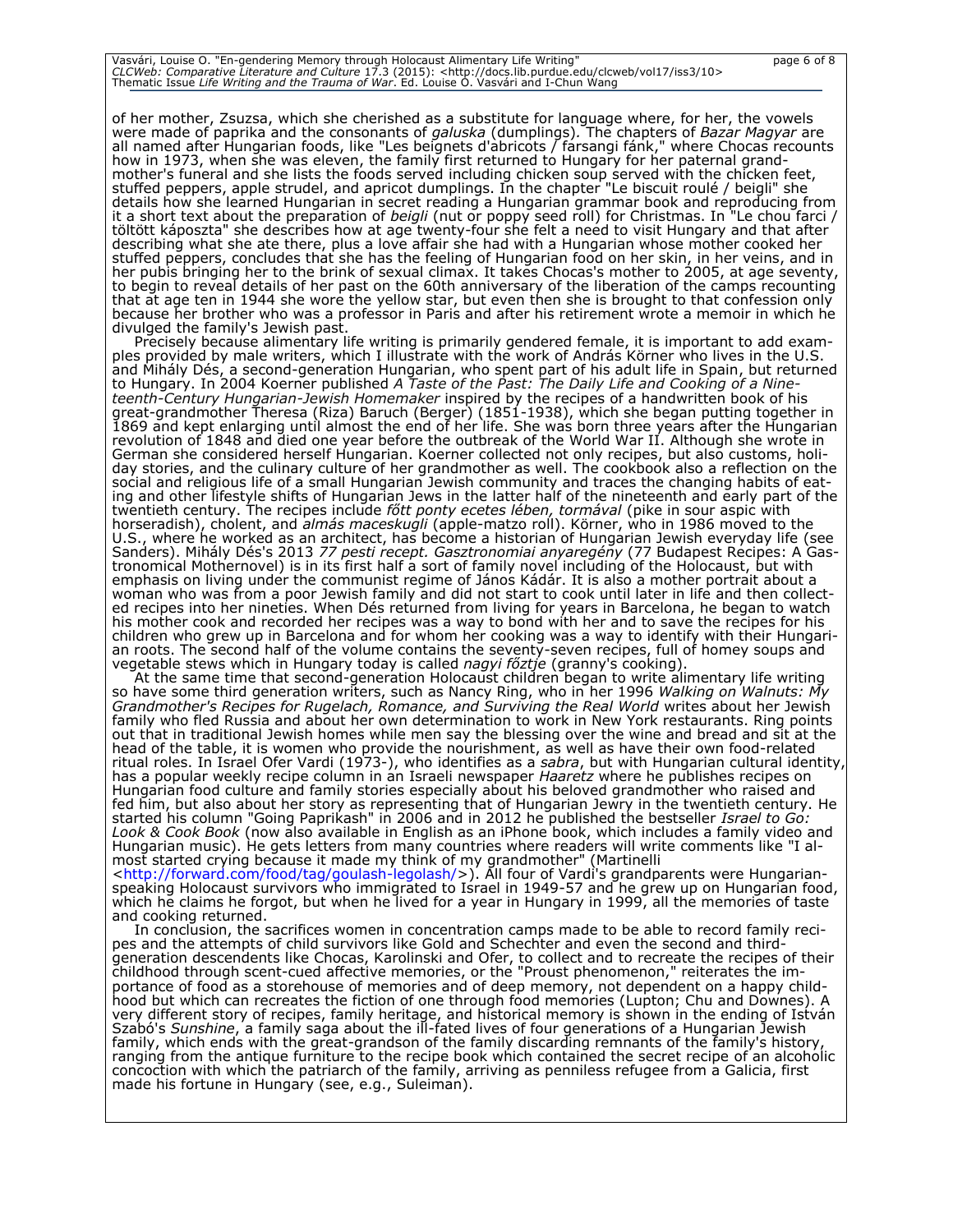| Vasvári, Louise O. "En-gendering Memory through Holocaust Alimentary Life Writing"<br>page 7 of 8                                                                                                                                                                                                                                                                                                                                                                                                                                                                                                 |
|---------------------------------------------------------------------------------------------------------------------------------------------------------------------------------------------------------------------------------------------------------------------------------------------------------------------------------------------------------------------------------------------------------------------------------------------------------------------------------------------------------------------------------------------------------------------------------------------------|
| CLCWeb: Comparative Literature and Culture 17.3 (2015): <http: 10="" clcweb="" docs.lib.purdue.edu="" iss3="" vol17=""><br/>Thematic Issue Life Writing and the Trauma of War. Ed. Louise O. Vasvári and I-Chun Wang</http:>                                                                                                                                                                                                                                                                                                                                                                      |
| Works Cited                                                                                                                                                                                                                                                                                                                                                                                                                                                                                                                                                                                       |
| Abel, Olga. Egy újságírónő magányjegyzetei (Personal Notes of a Journalist). Budapest: Magvető, 1986.<br>Berenbaum, Michael. "Is the Memory of Holocaust Being Exploited?" Midstream April 2004<br>www.midstreamthf.com/200404/feature.html                                                                                                                                                                                                                                                                                                                                                       |
| Biro, Charlotte Slovak. Flavors of Hungary: Recipes and Memoirs. New York: Scribner, 1973.<br>Blei, Daniela. "Every Cookbook Tells a Story." <i>pressreader.com</i> (13 March 2015):<br><http: 20150313="" 281779922588306="" forward-english-edition="" textview="" usa="" www.pressreader.com="">.</http:>                                                                                                                                                                                                                                                                                      |
| Caras, Joanne, ed. The Holocaust Survivor Cookbook: Collected from around the World. Port St. Lucia: Caras, 2007.<br>Chocas, Viviane. Bazar Magyar. Les Saveurs du passé sur le bout de la langue. Paris: Héloïse d'Ormesson, 2006.<br>Chu, Simon, and John J. Downes. "Odour-Evoked Autobiographical Memories: Psychological Investigations of<br>Proustian Phenomena." Chemical Senses 25.1 (2000): 111-16.                                                                                                                                                                                     |
| Cole, Tim. Selling the Holocaust from Auschwitz to Schindler: How History is Bought, Packaged and Sold. London:<br>Routledge, 1999.                                                                                                                                                                                                                                                                                                                                                                                                                                                               |
| "Croatian Holocaust Still Stirs Controversy." news.bbc.co.uk (29 November 2001):<br><http: 1673249.stm="" 2="" from_our_own_correspondent="" hi="" news.bbc.co.uk="" programmes="">.<br/>Czingel, Szilvia, ed. Szakácskönyv a túlélésért. Lichtenwörth 1944-45 (Cookbook for Survival: Lichtenwörth 1944-<br/>45). Budapest: Corvina, 2013.</http:>                                                                                                                                                                                                                                               |
| Da Silva, Cara, ed. <i>In Memory's Kitchen: A Legacy of the Women of Terezin.</i> Trans. Bianca Steiner Brown. North-<br>vale: Jason Aronson, 1996.<br>Dés, Mihály. 77 pesti recept. Gasztronomiai anyaregeny ('77 Budapest Recipes: A Gastronomical Mothernovel).                                                                                                                                                                                                                                                                                                                                |
| Budapest: Corvina, 2013.<br>Drews, Marie J. "Cooking in Memory's Kitchen: Re-Presenting Recipes, Remembering the Holocaust." <i>Edible Ideolo-</i>                                                                                                                                                                                                                                                                                                                                                                                                                                                |
| gies: Representing Food and Meaning. Ed. Kathleen Le Besco and Peter Naccarato. Albany: State U of New York<br>P, 2008. 53-78.                                                                                                                                                                                                                                                                                                                                                                                                                                                                    |
| Ehrlich, Elizabeth. <i>Miriam's Kitchen: A Memoir.</i> New York: Jason Aronson, 1998.<br>Frankl, Viktor Emil. Ein Psychologe erlebt das Kozenrationslager. Vienna: Jugend und Volk, 1946.<br>Gold, Ruth Glasberg. Ruth's Journey: A Survivor's Memoir. 1996. Bloomington: iUniverse, 2009.<br>Gold, Ruth Glasberg, <i>From Ruth's Kitchen with Love: Delicious Bukovinian and Other Ethnic Dishes</i> . Bloomington:                                                                                                                                                                              |
| iUniverse, 2010.<br>Goldenberg, Myrna. "Food Talk: Gendered Responses to Hunger in the Concentration Camps." <i>Experience and</i><br>Expression: Women, the Nazis, and the Holocaust. Ed. Elizabeth Baer and Myrna Goldberg. Detroit: Wayne                                                                                                                                                                                                                                                                                                                                                      |
| State UP, 2003. 161-79.<br>Hersch, June Feiss. Recipes Remembered: A Celebration of Survival. New York: Museum of Jewish Heritage, 2011.<br>Hirsch, Marianne, and Leo Spitzer. "Testimonial Objects: Memory, Gender and Transmission." Poetics Today 27.2<br>(2006): 353-83.                                                                                                                                                                                                                                                                                                                      |
| Hrg, Andela. <i>Recepti.</i> Washington: U.S. Holocaust Museum, 1942.<br>Huhák, Heléna. "Női szerepek, női terhek a vészkorszakban" ("Women's Roles, Women's Burdens in Times of Ter-<br>ror"). archivnet.hu (22 September 2014): <http: archivnet.hu="" pp_hir_nyomtat.php?hir_id="495">.<br/>Kaplan, Marion. "Jewish Women in Nazi Germany: Daily Life, Daily Struggles 1933-1939." Feminist Studies 16</http:>                                                                                                                                                                                 |
| (1990): 579-606.<br><i>Oma &amp; Bella. Dir. Alexa Karolinski. New York: Oscilloscope Laboratories, 2013.</i><br>Karmel, Ilona. An Estate of Memory. New York: The Feminist P, 1987.<br>Karolinski, Alexa. <i>Oma &amp; Bella. Das Kochbuch</i> . Berlin: Karolinski, 2012.                                                                                                                                                                                                                                                                                                                       |
| Kästner, Merle. Bukovina Food and Food Stories. Montréal: Kästner, 2010.<br>Klüger, Ruth. Still Alive: A Holocaust Girlhood Remembered. New York: Feminist P, 2003.<br>Koerner, András. A Taste of the Past: The Daily Life and Cooking of a Nineteenth-Century Hungarian Jewish<br>Homemaker. Hanover: UP of New England, 2004.                                                                                                                                                                                                                                                                  |
| Lupton, Deborah. Food, the Body, and the Self. London: Sage, 1996.<br>Martinelli, Katherine. "Tasty iPhone Cookbook: Going Paprikash." <i>forward.com</i> (26 May 2011):<br><http: food="" forward.com="" goulash-legolash="" tag=""></http:>                                                                                                                                                                                                                                                                                                                                                     |
| Nathan, Joan. "At Rosh ha-Shanah, Poignant Memories of Holidays Past." Sarasota Herald-Tribune (12 September<br>1996): 12.                                                                                                                                                                                                                                                                                                                                                                                                                                                                        |
| Peer, Edith. Ravensbrück 1945: Fantasy Cooking behind Barbed Wire. Sydney: Concord Printing, 1986.<br>Raab, Elisabeth M. <i>And Peace Never Came.</i> Waterloo: Wilfrid Laurier UP, 1997.<br>Ring, Nancy. Walking on Walnuts: My Grandmother's Recipes for Rugelach, Romance, and Surviving the Real World.<br>New York: Bantam, 1996.                                                                                                                                                                                                                                                            |
| Rosen, Ilana. Sister in Sorrow: Life Histories of Female Holocaust Survivors from Hungary. Detroit: Wayne State UP,<br>2008.                                                                                                                                                                                                                                                                                                                                                                                                                                                                      |
| Rothblatt, Agnes Biro. A Journey from the Chain Bridge to the Golden Gate. Amherst: SmallBatch Books, 2010.<br>Sanders, Ivan. "An Artist, a Robber, a Cook." The Hungarian Quarterly 46.179 (2005): 146-52.<br>Schechter, Doris. At Oma's Table: More than 100 Recipes and Remembrances from a Jewish Family Kitchen. Har-<br>mondsworth: Penguin, 2007.                                                                                                                                                                                                                                          |
| Saidel, Rochelle G. The Jewish Women of Ravensbrück Concentration Camp. Madison: U of Wisconsin P, 2004.<br>Spiritual Resistance <http: exhibitions="" museum="" ravensbruck="" spiritualresistance.html="" www.chgs.umn.edu="">. Min-<br/>neapolis: Center for Holocaust &amp; Genocide Studies, U of Minnesota, 2009.<br/>Suleiman, Susan. "Central European Jewish Family History and Sunshine." Comparative Central European Culture.</http:>                                                                                                                                                 |
| Ed. Steven Tötösy de Zepetnek. West Lafayette: Purdue UP, 2002. 169-88.<br>Tedeschi, Giuliana. There Is a Place on Earth. New York: Pantheon, 1992.<br>Vardi, Ofer. Israel to Go: Look & Cook Book. Tel Aviv: LunchBox, 2012.                                                                                                                                                                                                                                                                                                                                                                     |
| Vasvári, Louise O. "Hungarian Women's Holocaust Life Writing in the Context of the Nation's Divided Social Memory,<br>1944-2014." Hungarian Cultural Studies 7 (2014): <http: 10.5195="" ahea.2014.139="" dx.doi.org="">.<br/>Vasvári, Louise O. "Introduction and Bibliography to Alimentary Life Writing and to Recipe Writing as War Litera-<br/>ture." CLCWeb: Comparative Literature and Culture 17.3 (2015):<br/><http: 21="" clcweb="" docs.lib.purdue.edu="" iss3="" vol17="">.</http:></http:>                                                                                           |
| Author's profile: Louise O. Vasvári is professor emerita of comparative literature and linguistics at Stony Brook<br>University. Her interests in research include medieval studies, historical and socio-linguistics, Holocaust studies,<br>and Hungarian studies all informed by gender theory within a broader framework of comparative cultural studies.<br>In addition to numerous articles in English, Hungarian, and Spanish, her book publications include The Heterotex-<br>tual Body of the "Mora Morilla" (YEAR) and the collected volumes Companion "Libro de Buen Amor" (with Louise |